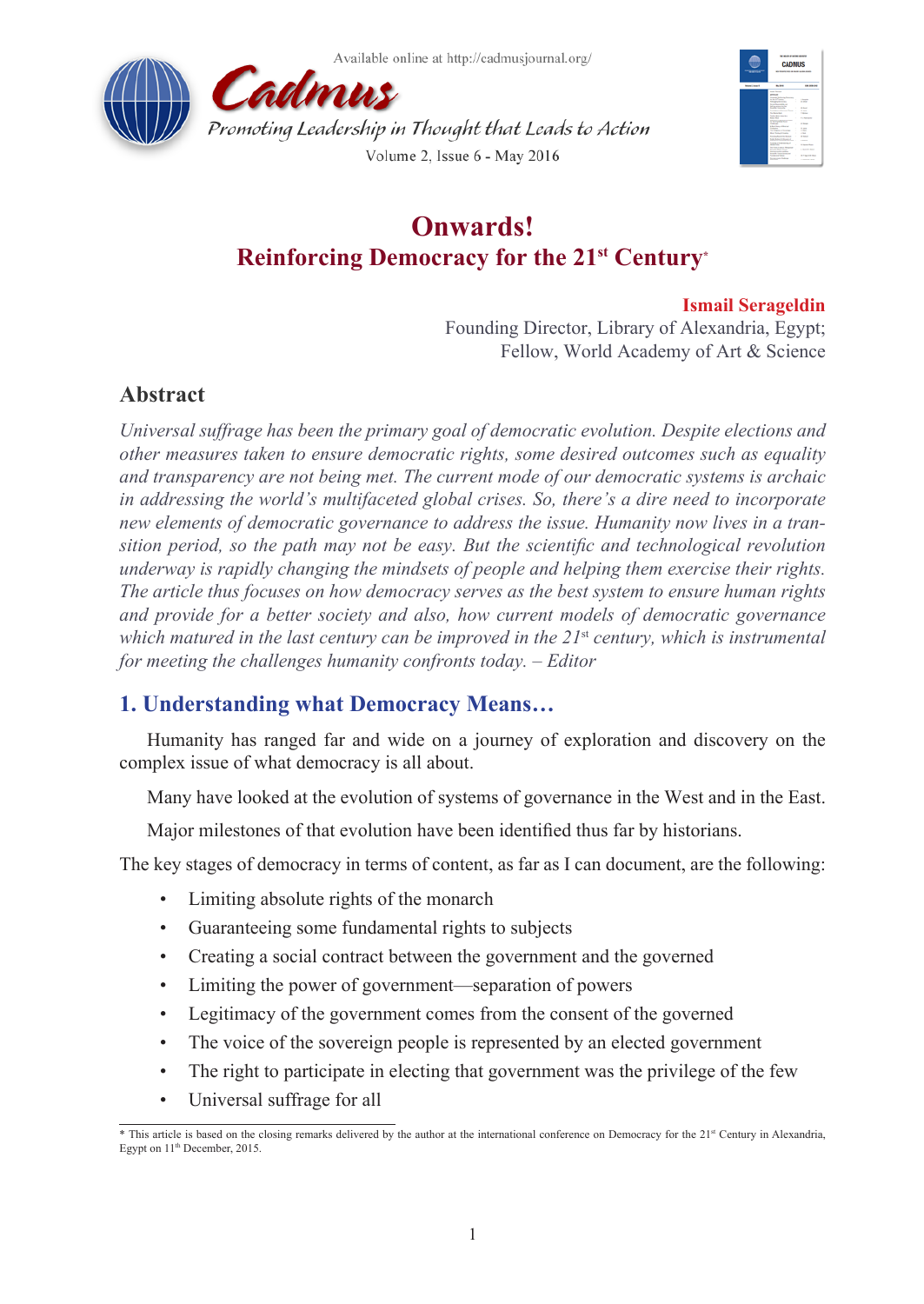In general, democracy is seen as the best means to protect individual freedom and to prevent the emergence of dictatorship by holding the legitimacy of the government hostage to the consent of the governed. Elections are deemed the key tool for that, and thus the search for achieving universal suffrage has been the primary goal of democratic evolution.

But democracy as a system of government—so eloquently and succinctly described by Lincoln as "Government of the people, for the people, by the people"—is intended to achieve certain desired outcomes, including:

- Freedom
- Justice
- Equality
- Social choice
- Participation
- Due process
- Rule of Law
- Protection of minorities
- Transparency
- Accountability

And it has become apparent that in many countries, despite regular elections and other trappings of the modern democratic state, these desiderata are not being fulfilled, or at least not sufficiently, to meet the expectations of the public.

Some argue that we have in the last century focused on expanding the base of those who have the right to vote, automatically accepting the elected governments that became the representative of the people. But experience towards the end of the century shows that despite broadening the base of participation to universal suffrage, corruption, special interest groups and lobbies, perpetuation in office due to the advantages of incumbency, and other problems have emerged. The presence of a vigorous free press and an active civil society are a few of the bulwarks beyond elections that seem to be required for a healthy democratic system which has better chances of responding to the needs and wishes of the people.

Since we are conscious of the fact that many of the ideas that govern our democratic systems are almost 200 years old, could we not improve and add to them in the light of the changing world in which we live? Given the amazing transformations taking place in the world, driven by globalization and an unprecedented revolution in science and technology, especially in ICT and the enormous penetration of connectivity through the internet, mobile telephony and such media as Facebook, our world is different from that of Montesquieu, Jefferson and Madison.

*"Whatever the shortcomings of democracy are, the treatment is to provide more democracy."*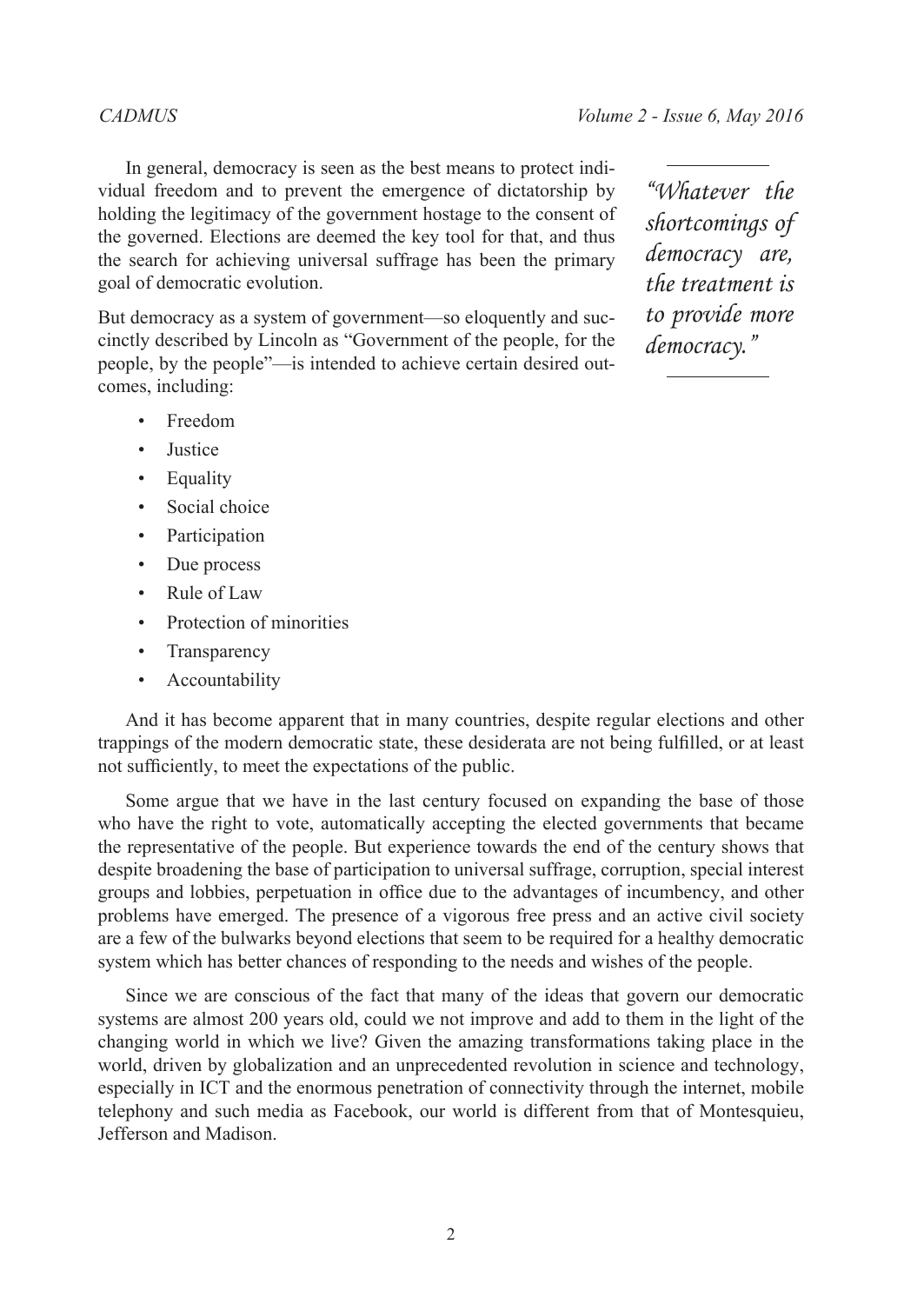Three important questions need to be answered:

- Are the current modes of operation of democratic systems delivering the desired outcomes? No, or at least not enough!
- Are we confusing means (elections) with results (desired outcomes)? Too frequently observers make this mistake…
- Are there new instruments that we could incorporate into our democratic models that would bring us closer to these desired outcomes?

First I would like to record that I am not in any way a pessimist, that I remain profoundly optimistic about democracy and its promise for the  $21<sup>st</sup>$  century, and that whatever the shortcomings of democracy are, the treatment is to provide more democracy…

Let us just look back at the last century: the  $20<sup>th</sup>$  century. We could rightly call it "the century of democratic expansion". Indeed, despite the turbulences and wars, democracy surged forward during the last century, both in terms of reaching more countries, and in terms of expanding suffrage in the countries where it was already accepted as a form of government.

The world was transformed in the  $20<sup>th</sup>$  century. At the start of the  $20<sup>th</sup>$  century the Western World was dominant and its values were far from benign. Colonization, racism, gender discrimination were the order of the day. European empires ruled or dominated the earth, with the US emerging as a major power. Women, youth and many European men did not get to vote. Then came World War I, the Great Depression, and the rise of totalitarian systems: communism, fascism, Nazism, with all the horrors that they would commit… Finally came the bloodbath of WWII and the civil war that accompanied the Chinese Communist Revolution.

Then the second half of the century saw the foundation of the UN, the Universal Declaration of Human Rights and the world saw the emergence of the Cold War and the conflicts in Vietnam, Cambodia and other places, but murders and mayhems were permanently left behind after WWII. Nazism and Fascism were largely defeated, and Communism's turn was to come. Decolonization was spreading everywhere by the 1960s, the democratic transformation of most of Latin America took place in the 1980s, and upon the collapse of the Soviet Union, and of Eastern Europe in the 1990s, the march of democracy seemed unstoppable. In Europe the EU emerged as the greatest democratic transformation of all, and with it came peace. In one generation the youth of Germany and France could no longer envisage that their countries would ever go to war, an unimaginable dream for their parents and grandparents. Internationally, we built on the legacy of the Universal Declaration of Human Rights, and we had CEDAW (Convention to Eliminate Discrimination Against Women), and by the end of the century we even had the Convention on the Rights of the Child.

And so, on the journey of exploration that has seen the surge of democracy, and with the emergence of so many examples and models, with criticism and response, with scandals, crises and revivals, we need to acquire a much more realistic appreciation of the complexities of democratic governance in this increasingly complex world.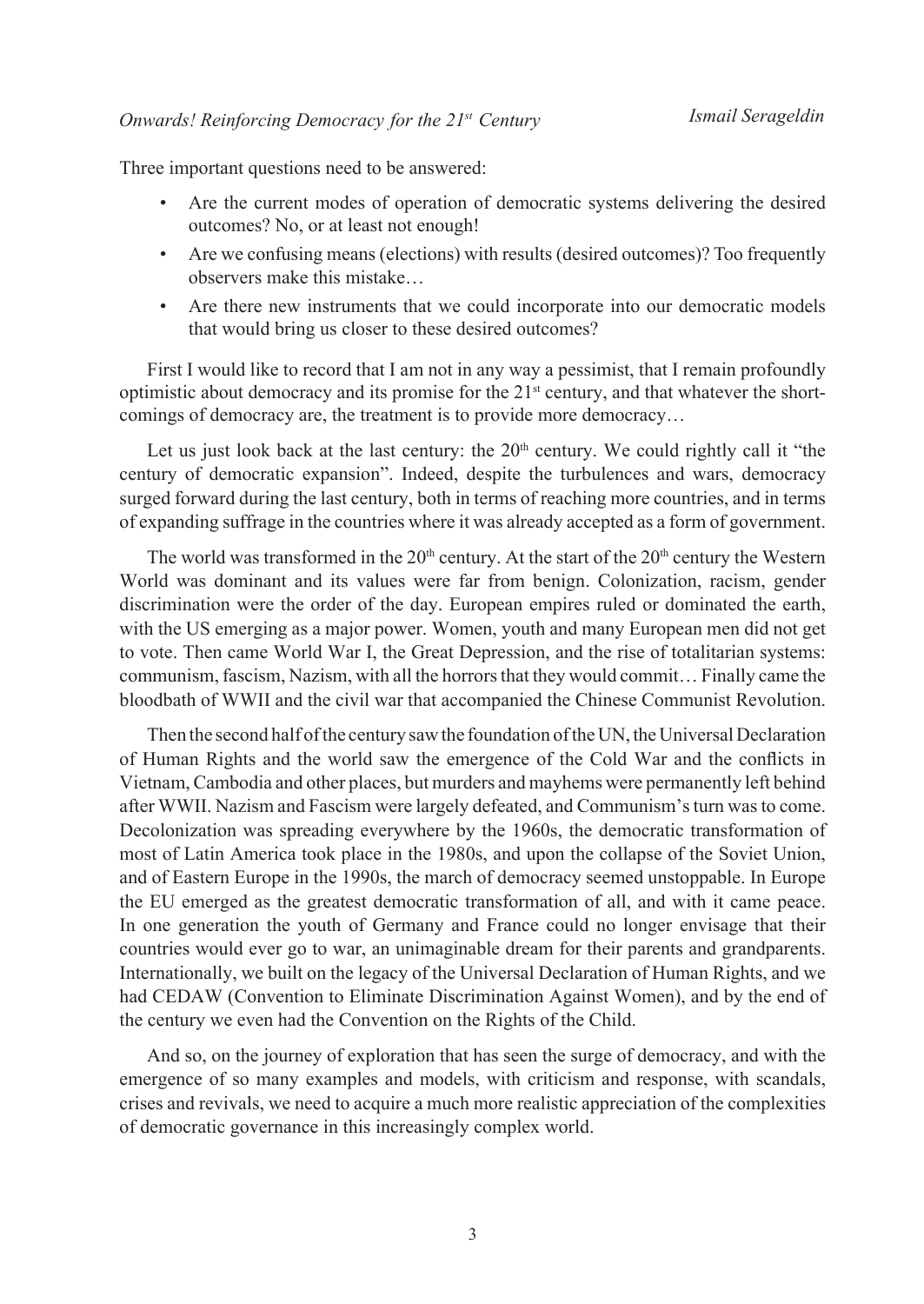In the words of T.S. Eliot,

"*We shall not cease from exploration, And the end of all our exploring, Will be to arrive where we started, And know the place for the first time.*"

But if we see the destination with renewed clarity, we recognize that transitions from dictatorship to democracy are particularly arduous and challenging.

### **2. Transition from Dictatorship to Democracy**

At the end of the  $20<sup>th</sup>$  century and the beginning of the  $21<sup>st</sup>$ century, the world of the  $20<sup>th</sup>$  century is no more, thanks to the advent of the internet, globalization, local identities…

A new scientific revolution has been underway, from ICT to biology. Profound economic transformations appeared with the rise of China and the emerging markets, and the widespread penetration of new technologies, especially the internet and mobile telephony with more lines than the planet's human population. Social connectivity touches almost everyone on the planet, and all that is new is instantly shared across the world.

*"Are there new instruments that we can incorporate into our democratic models that would bring us closer to these desired outcomes?"*

Such transitions are difficult. Our region is awash with broken dreams and human blood. In many of our countries,

corruption runs from the lowest bureaucrats to some of the custodians of the highest offices. Oligarchs are emerging between the cracks of the breaking old system, as the new system is still not fully formed… There is anxiety among those who know that the old system is vanishing, while the youth drift between uncertainty and aimlessness… With violence in the streets, and rampant profiteering and black markets, with a virtual despair among the many who seek a life of dignity amidst the ruins of bygone systems and the incompleteness of the successor systems, the general outlook for a system rooted in revolutionary change can indeed be bleak…

The economic underpinning for transition democracies is essential—people expect improving living conditions—but transitions provide a very poor climate for economic development.

In addition, periods of transition witness an explosion of many local identities asserting themselves and many hitherto suppressed tensions and conflicts coming to the fore. Indeed, authoritarian regimes do not resolve society's profound problems, they keep them suppressed, "under the lid" so to speak, and therefore when democracy arrives all these old issues come out again and provide fodder for demagogues and allow the emergence of oligarchies….

So the role of leaders in transitional times is important. Who can underestimate the contributions of leaders such as Mandela and Tutu in South Africa? And as we saw in the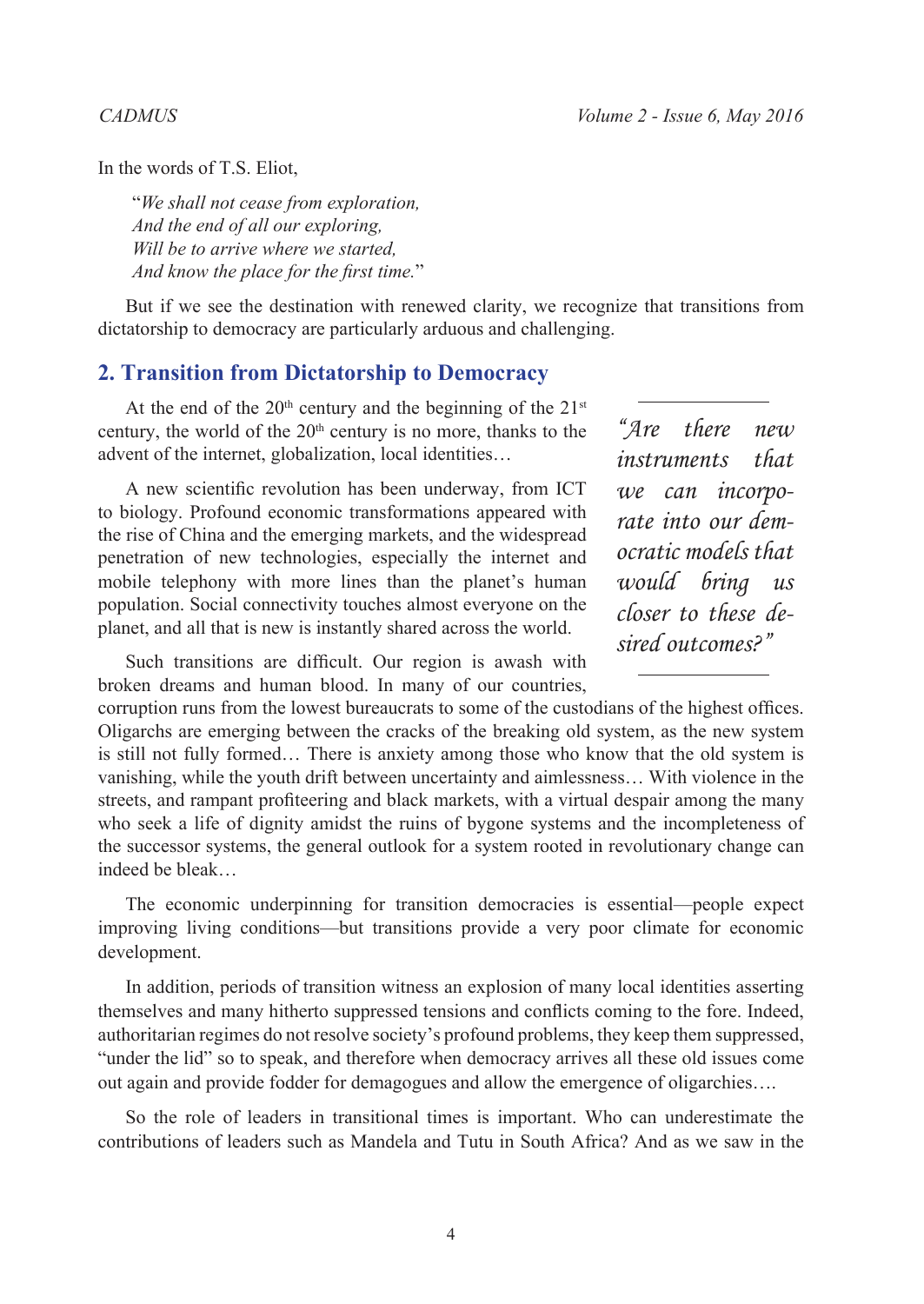case studies of Latin America and Eastern Europe, how to prevent the emergence of oligarchies is very important in crucial times when new institutions of governance are taking root in the fragile periods of transition from dictatorship to democracy.

# **3. Today: New Instruments, Innovations**

But beyond the issues in transitions towards democracy, even in mature democracies, as in Europe and the US, there are a number of danger signals of trends that could undermine the good functioning of these democracies, such as declining party membership, declining participation and generally low opinion of elected representatives and

*"The years may wrinkle the skin, but to give up our ideals wrinkles the soul."*

lack of trust in the institutions of government, that sometimes go as far as making people consider the government incompetent at best, an enemy at worst. But instead of just criticizing, we will move to look at possible improvements that we can make, new instruments that we can use… Thus we will explore possible answers to the third question I posed at the outset:

Are there new instruments that we can incorporate into our democratic models that would bring us closer to the desired outcomes?

Institutional developments must also encourage the emergence of the civil society which has a crucial role to play in any democratic society. It is only by practicing democracy that people will learn to establish trust in the government system.

### **4. So, Where Are We Now in the Arab World?**

We are in a transition period, and we cannot expect smooth sailing...

But as Shakespeare said,

"*There is tide in the affairs of men Which taken at the flood leads on to fortune Omitted, all the voyage of their lives is bound in shallows and in miseries On such a full sea are we now afloat And we must take the current when it serves Or lose our ventures…*"

We shall not lose our ventures!

Our young people will create the future which past generations have not been able to achieve…

But what about those of us who are not so young anymore?

I believe that we are young at heart…

For indeed, the years may wrinkle the skin, but to give up our ideals wrinkles the soul. The years may mark our face, diminish our physical vigor, whiten our hair and limit our eyesight, but we can remain young at heart… for You are: